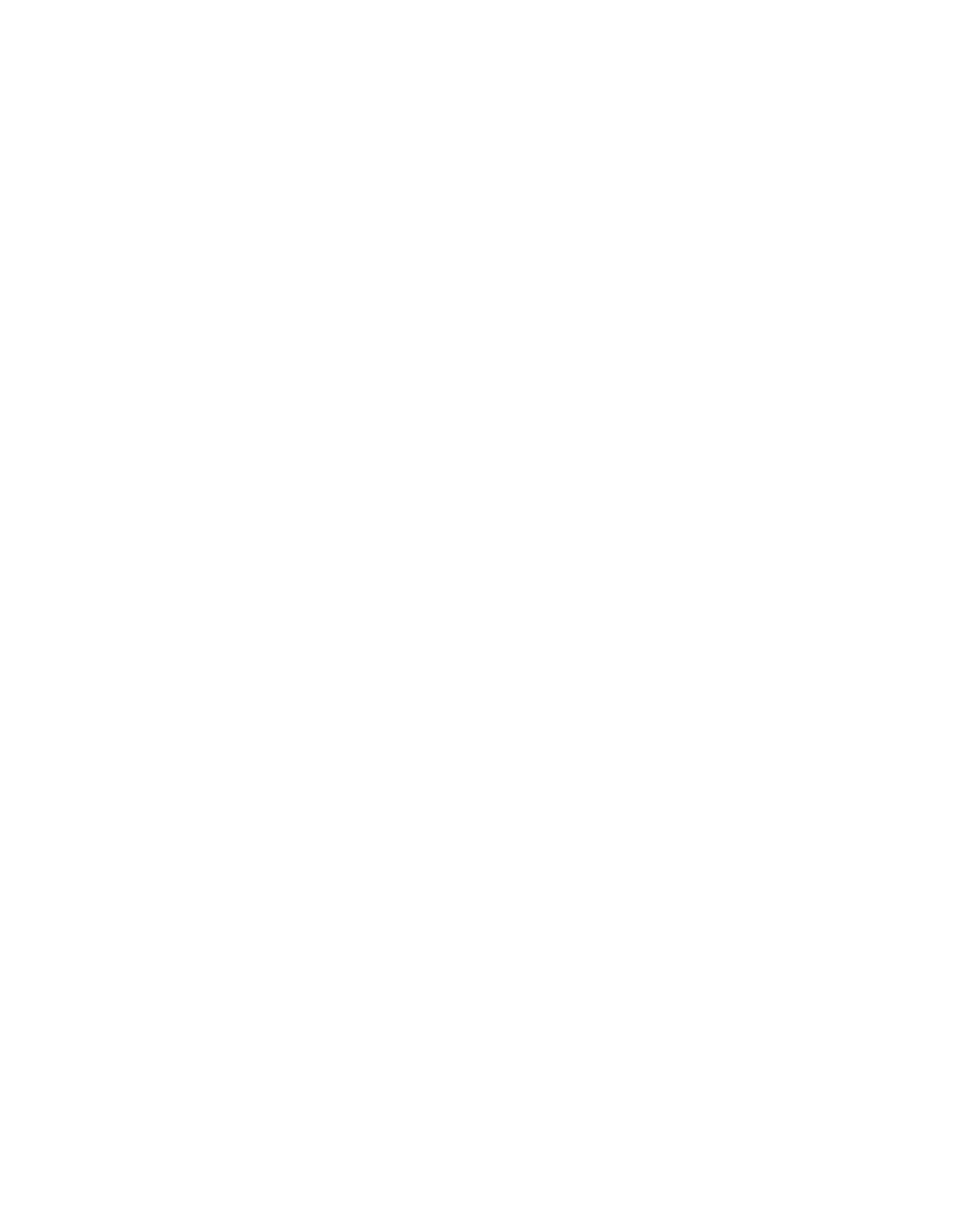# **PCR flank fragments:**

• do 2 separate 25 µl reactions with gene-specific primer pairs 5f+5r or 3f+3r:

2.5 µl 10x buffer (LA Taq) 4 µl dNTPs (LA Taq) 0.5 µl 10 µM gene-specific primer 5f (or 3f) 0.5 µl 10 µM gene-specific primer 5r (or 3r) 0.25 µl genomic DNA (Gentra Puregene prep; ~ 150 ng/ul) 17 µl water  $0.25$  µl LA Taq  $(5 u/\mu l)$ 

- LA Taq, by TaKaRa; order from Fisher: cat. # [TAKRR002M](https://www1.fishersci.com/Coupon?catnum=TAKRR002M) 250 units ca. \$270
- PureGene kit from Gentra ([www.gentra.com\)](http://www.gentra.com/) cat. # D-7000A

#### **Program for PCR:**

94°C 1:00 min 35 cycles of : 94°C, 30 sec 72°C, 2:00 min 72°C, 10:00 min 10°C, forever

 $60^{\circ}$ C, 30 sec check yield of ca. 1 kb PCR products by comparison to known fragments – you should get 200-500 ng/µl

# **PCR hph cassette**

5 µl 10X buffer (LA Taq) 8 µl dNTP's (LA Taq) 1 µl 10uM primer hphF GTCGGAGACAGAAGATGATATTGAAGGAGC 1 µl 10uM primer hphR GTTGGAGATTTCAGTAACGTTAAGTGGAT 0.5 µl pCSN44, diluted 1:100 from miniprep 34 µl water 0.5 µl LA Taq

### **Program for PCR:**

 same as for 1 kb flanks above (check yield as above; similar amount expected)

# **Digest pRS426 with EcoRI and XhoI:**

Cut several µg of miniprepped vector DNA at a final concentraton of 100ng/µl

**The four components for yeast transformation (three PCR fragments plus cut vector) do not need to be cleaned up prior to transformation.**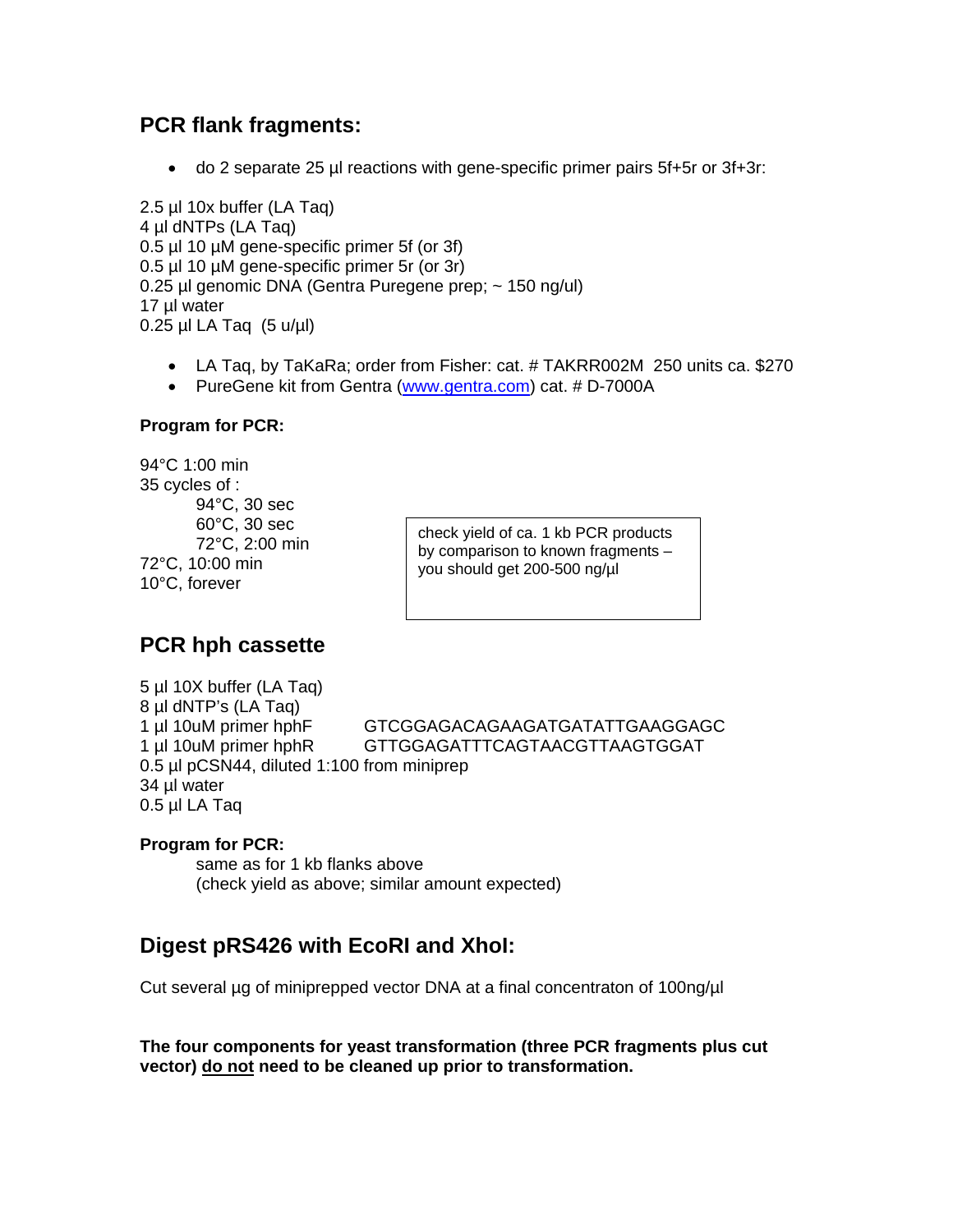# **One version of yeast transformation and DNA prep protocol:**

(we describe two tested versions of these procedures; this one involves an inefficient transformation procedure followed by selection in liquid, not plates, and is the manual version of the one we developed for high-throughput cassette creation, suitable for our pipetting robot)

[adapted from the 96-well transformation protocol we use, which is modified from: http://depts.washington.edu/sfields/protocols/cloning\_protocol.html]

#### **Make 96PEG:**

 45.6 g PEG 3350 Dissolved in  $H_2O$  up to a final volume of 88 ml 10 ml 1M lithium acetate (LiOAc) 2 ml 50X TE

autoclave (or filter sterilize)

- Inoculate 50 ml YPD (see below) in a 250 ml erlenmeyer flask with 0.3 ml of a saturated FY834 culture. Grow overnight at 30 degrees with shaking (up to 300 rpm).
- Spin out cells in a 50 ml conical tube (3500rpm, 3 min), pour off supernatant, add 2ml 0.1M LiOAc and resuspend. Transfer to two microfuge tubes.
- Spin 30 sec at top speed and resuspend cells to a final volume of 1.8 ml 0.1M LiOAc (add about 700 µl to each microfuge tube).
- Meanwhile make "CT110" in a 50 ml conical tube…

#### **The four components for yeast transformation (three PCR fragments plus cut vector) do not need to be cleaned up prior to transformation.**

**CT110** (for 10 transformations):

 2.07 ml 96PEG 58 µl boiled salmon sperm DNA (2mg/ml) 21 µl hph cassette (PCR reaction, straight) 10.5 µl cut vector pRS426 (100ng/µl, straight) 0.262 ml DMSO (add last and mix hard for 30 sec.) 180 µl yeast cells (add after DMSO and mix hard by hand for 1 min.)

- Pipet 200 µl CT110 into each microfuge tube
- Add 4 µl 5' flank and 4 ul 3' flank PCR reaction for each gene (straight)
- Vortex 4 min
- Incubate at 42° for 30 min
- Spin 15 sec at top speed
- Aspirate off supernatant
- Add 200 µl SC-Ura and resuspend by pipetting up and down
- Add 80 µl of resuspended transformed cells to 1ml of SC-Ura liquid in a 5 ml sterile round-bottomed tube (e.g., Falcon 2059)
- Grow 3 days at 30° with shaking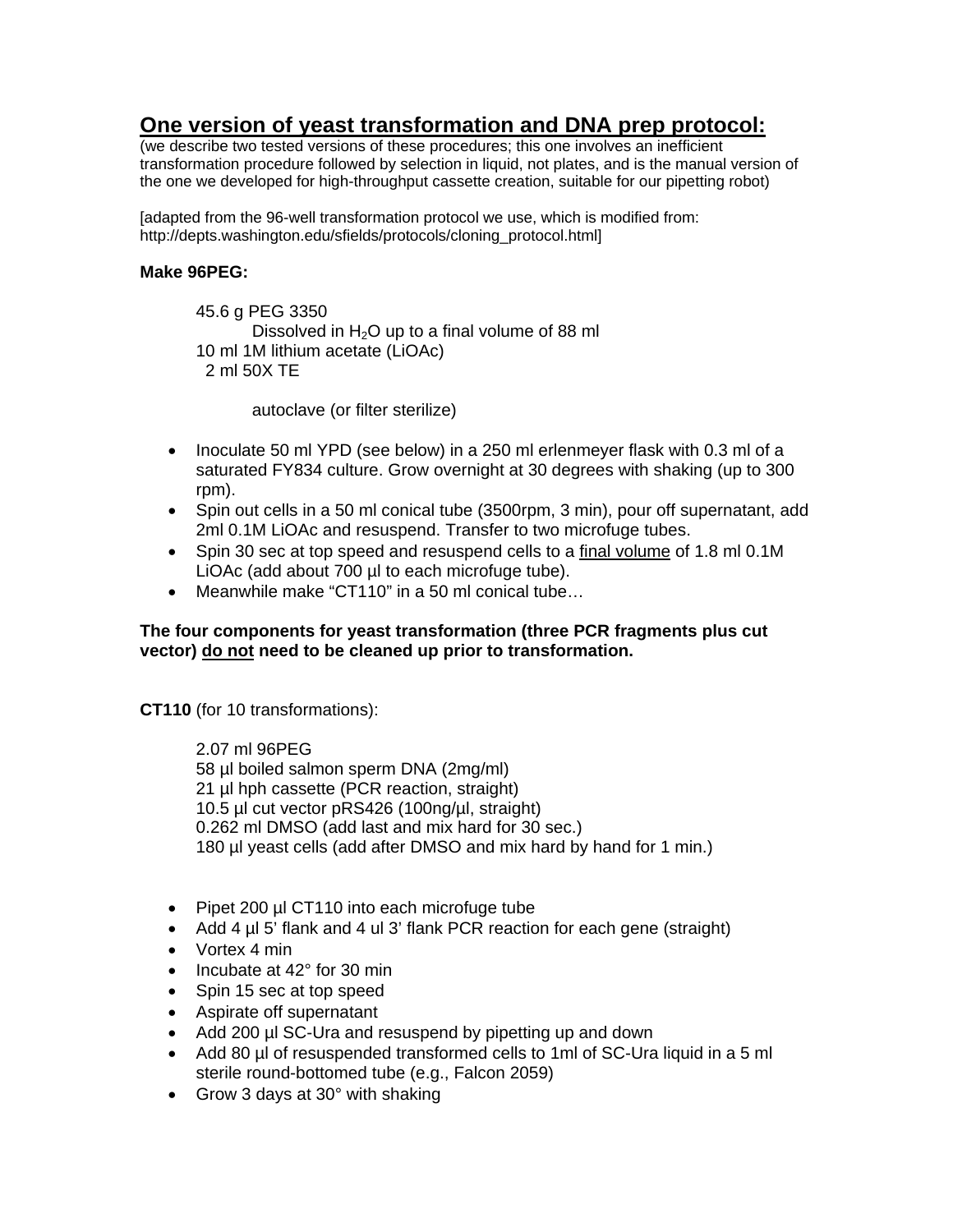#### **YPD**: for 600ml (or 20 plates):

| 6 g yeast extract |
|-------------------|
| 12 g peptone      |
| 12 g dextrose     |
| (10 g Agar)       |
| 600 ml water      |
| Autoclave         |
| (pour plates)     |

### **SC-Ura**:

purchase the following items from USBiologicals [http://www.usbio.net:](http://www.usbio.net/)

\*D9500 Drop-out Base With Glucose (Powder) 100g \*D9535 Drop-out Mix Synthetic Minus Uracil w/o Yeast Nitrogen Base (Powder) 25g

for a liter of liquid medium:

26.7 g of the drop-out base with glucose 2 g drop-out mix minus Ura

autoclave (or filter sterilize)

(if you are familiar with and have access to more traditional reagents for this medium, that is also fine)

#### **eppendorf sheared salmon sperm DNA:**

Fisher cat. # E0032006957 (10x1 ml @10mg/ml)

- dilute to 2 mg/ml in water
- boil it for 5 min and plunk into ice

(doesn't need to be reboiled each time you thaw it)

+++++++++++++++++++++++++++++++++++++++++++++++++++++++++++++++++++

## **Prepare yeast DNA with the Gentra yeast DNA kit:**

(the following is slightly modified from their protocol: [http://www.gentra.com/pdf/01160.pdf\)](http://www.gentra.com/pdf/01160.pdf)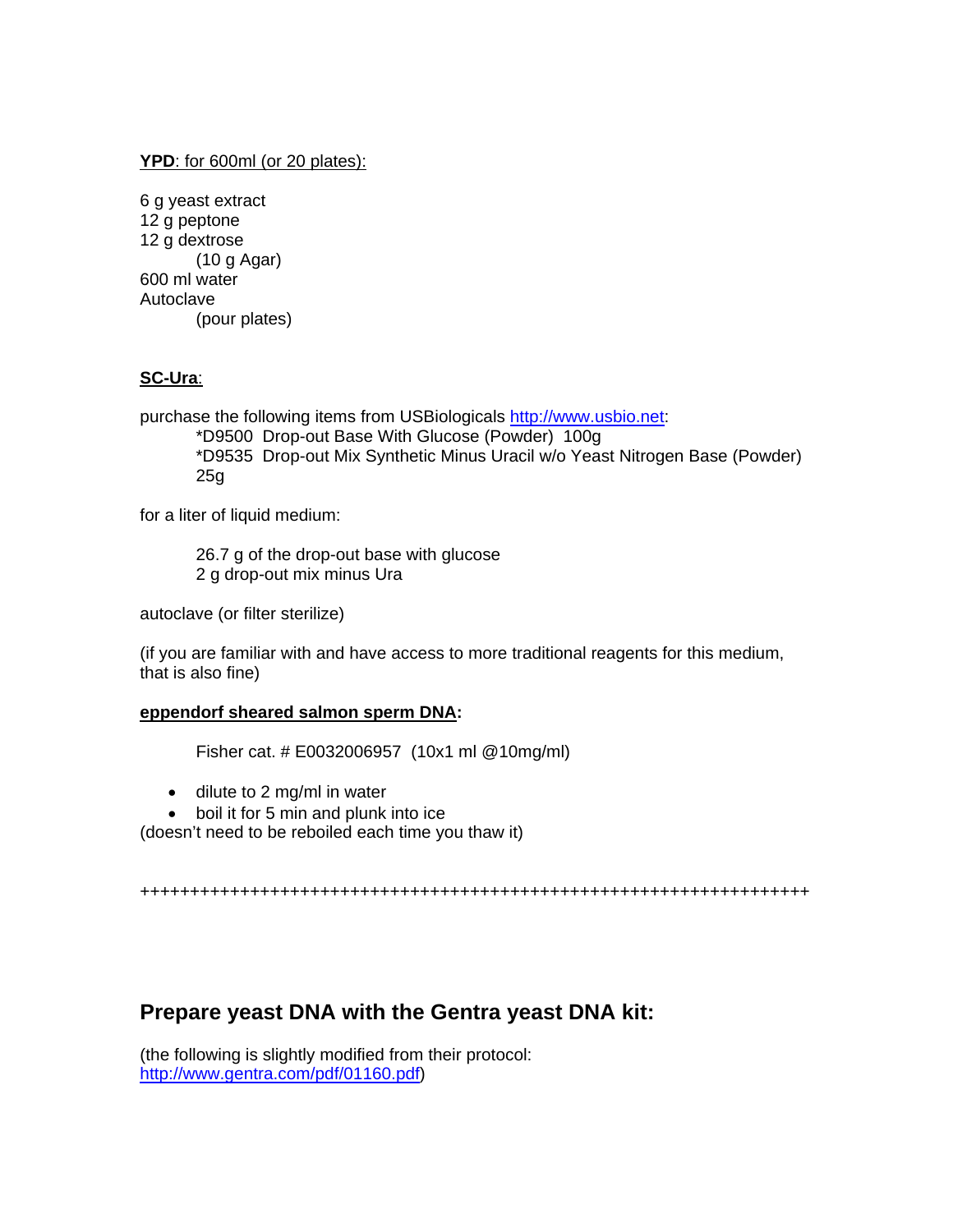the solutions are available from Gentra as Puregene kit D-6000A or separately; if you have their Puregene solutions for Neurospora DNA preps, you only need to order the Cell Suspension Solution (D-6001) and Lytic Enzyme Solution (D-6002)

## **PUREGENE DNA Purification Kit DNA Purification From 1 ml Yeast Culture Medium**

### **Cell Lysis**

1. Add 1 ml cell suspension (*e.g.*, overnight culture) to a 1.5 ml tube on ice.

2. Centrifuge at 13,000-16,000 x g for 5 seconds to pellet cells and remove supernatant.

3. Add 300 μl **Cell Suspension Solution** to cell pellet and gently pipet up and down until cells are suspended.

4. Add 1.5 μl **Lytic Enzyme Solution** and invert tube 25 times to mix. [On the robot we are using Zymolyase; details available on request: knockouts@dartmouth.edu]

5. Incubate at 37°C for 30 minutes to digest cell walls. Invert sample occasionally during the incubation.

6. Centrifuge at 13,000-16,000 x g for 1 minute to pellet the cells. Remove supernatant. 7. Add 300 μl **Cell Lysis Solution** to the cell pellet and gently pipet up and down to lyse the cells.

### **Protein Precipitation**

1. Add 100 μl **Protein Precipitation Solution** to the cell lysate.

2. Vortex vigorously at high speed for 20 seconds to mix the **Protein Precipitation Solution** uniformly with the cell lysate.

3. Centrifuge at 13,000-16,000 x g for 3 minutes. The precipitated proteins will form a tight white pellet. If the protein pellet is not visible, repeat Step 2 followed by incubation on ice for 5 minutes, then repeat Step 3.

#### **[N.B. this is the point in the robot protocol at which we take the supernatant and purify DNA from it with Agencourt's CleanSEQ magnetic beads]**

## **DNA Precipitation**

1. Pour the supernatant containing the DNA (leaving behind the precipitated protein pellet) into a 1.5 ml microfuge tube containing 300 μl **100% Isopropanol** 

2. Mix the sample by inverting gently 50 times.

3. Centrifuge at 13,000-16,000 x g for 1 minute; the DNA might be visible as a small white pellet but don't worry if you don't see a pellet.

4. Pour off supernatant and drain tube briefly on clean absorbent paper. Add 300 μl **70% Ethanol** and invert tube several times to wash the DNA pellet.

5. Centrifuge at 13,000-16,000 x g for 1 minute. Carefully pour off the ethanol.

6. Invert and drain the tube on clean absorbent paper and allow to air dry 10-15 minutes.

## **DNA Hydration**

1. Add 50 μl **DNA Hydration Solution** (50 μl will give a concentration in the range of 100 to 200 ng/μl). (we do not do the recommended Rnase treatment at this stage)

2. Rehydrate DNA by incubating sample 1 hour at 65ºC and/or overnight at room

temperature. If possible, tap tube periodically to aid in dispersing the DNA.

3. Store DNA at 4°C. For long-term storage, store at -20°C or -80°C.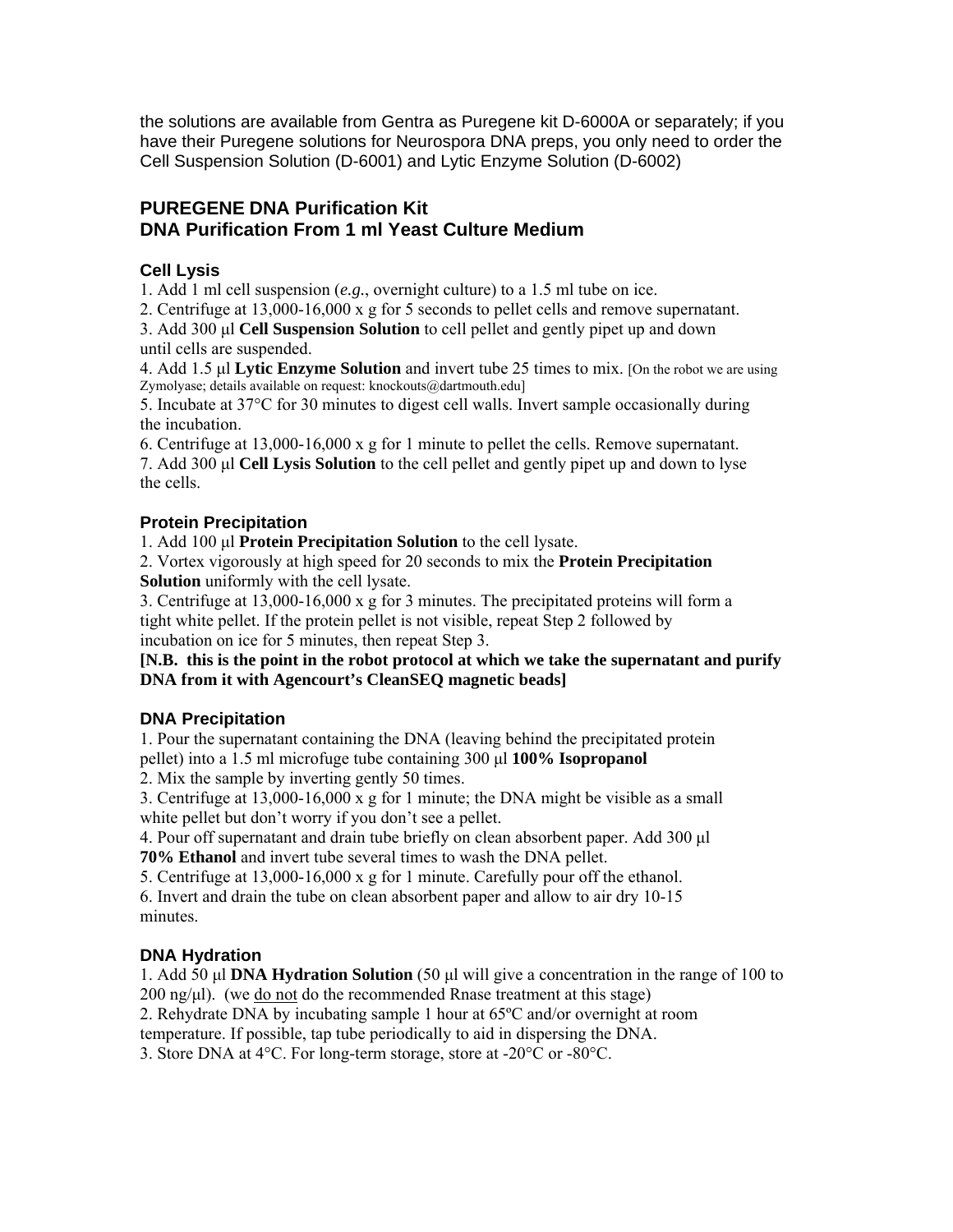# **PCR final full-length cassette:**

5 µl 10X buffer (LA Taq) 8 µl dNTP's (LA Taq) 1 µl 10uM gene-specific primer 5f 1 µl 10uM gene-specific primer 3r 4 µl yeast DNA 30.5 µl water 0.5 µl LA Taq

### **Program for PCR:**

94°C, 1:00 35 cycles of: 94°C, 30 sec 60°C, 30 sec 72°C, 5:00 min 72°C, 10:00 min 10°C, forever

# **Optional: Clean up PCR product**

by your favorite method and estimate yield. In our lab we don't always clean it up  $-5$  µl of most PCR products straight plus 5 µl water usually gives plenty of *Neurospora* transformants in the *mus-51/52* deletion strains with no apparent ill effects. However, the cassettes we use for creating the Neurospora Genome Project knockout strains are cleaned up with the Qiagen QIAquick 96 PCR Purification Kit #28181.

Several hundred ng PCR fragment in a total volume of up to 10 µl should be sufficient – if you are using non-cleaned product, it is wise to transform several amounts.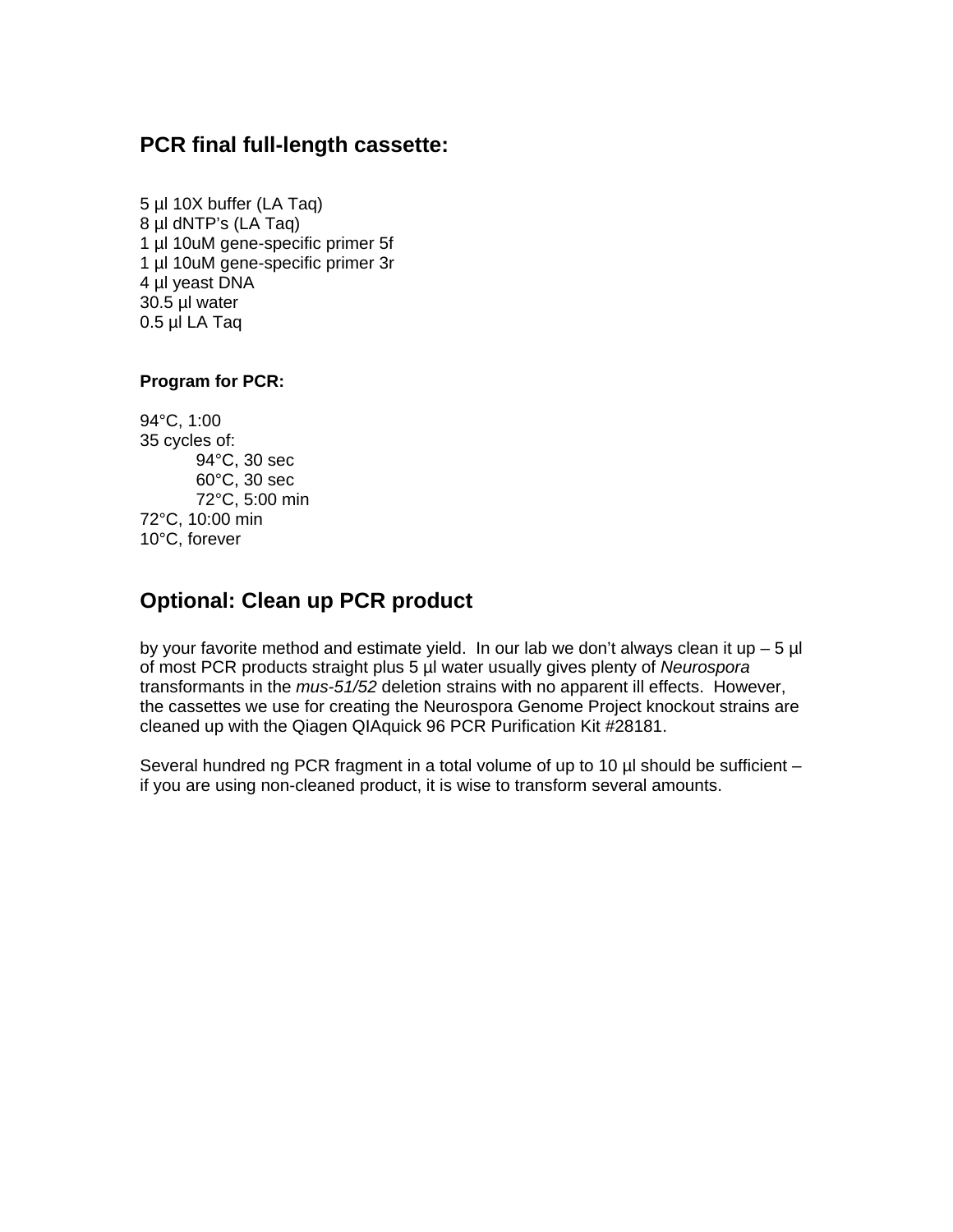# **Another version of yeast transformation and DNA prep protocol:**

(we describe two tested versions of these procedures; this one involves a very efficient transformation procedure, followed by selection on plates and a quick "smash-and-grab" DNA prep. This works well in our lab but some labs have problems with the final PCR and resort to transforming E.coli, as noted)

### **Yeast transformation (based on protocol from Gietz lab):**

http://www.umanitoba.ca/faculties/medicine/biochem/gietz/Trafo.html

- grow up 5-10 ml fresh overnight of FY834 (inoculated from YPD plate) in YPD at 30°C.
- in a.m., inoculate 50 ml YPD with 1 ml of overnight and grow again at  $30^{\circ}$ C., with shaking
- check O.D.<sub>600</sub> after 4 hr; aiming for O.D.=1 (lower is okay as long as cells have doubled twice) and it might take at least 5 or 6 hr
- spin down cells in clinical centrifuge top speed,  $2-5$  min
- rinse cells in 25 ml sterile  $H_2O \&$  spin again
- decant  $H_2O$  and suspend cells in 1 ml 100 mM LiOAc; transfer to microfuge tube
- spin at top speed 15 sec; pipette off LiOAc
- resuspend cells in 400  $\mu$ l 100 mM LiOAc (if O.D.=1; adjust volume if O.D. different)
- keep on bench at rm. temp. till use

Then:

- vortex cells; pipette 50 µl into each empty transformation tube; spin 15 sec and pipette off sup
- to cell pellet add 360-x μl transformation mix without fragments (where x is total volumes of all fragments, vector, etc.) – be careful, because mix is viscous – let tip drain to empty
- add your plasmid and three PCR fragments
- **N.B. these four components do not need to be cleaned up prior to yeast transformation**
- **use 2 µl of each PCR reaction (straight) and 100 ng of vector (1 µl ) for each transformation**

transformation mix, per sample:

240 μl 50% PEG 3350\* (w/v) 36 μl 1 M lithium acetate (LiOAc) 50 μl carrier DNA\* (see below for preparation of this)  $34-x$  μl sterile  $H_2O$ x μl total vol of plasmid and PCR fragments.

- **•** [OR if you don't make a master mix but add ingredients individually, add them in the order listed:]
- vortex each tube to completely suspend cell pellet
- incubate at  $30^{\circ}$ C. (I use air incubator) for 30 min (this step has been eliminated from the Gietz lab protocol but I haven't yet done it that way)
- mix by inverting; heat shock in water bath for 30 min at 42  $^{\circ}$ C.
- **s** spin down cells 15 sec; pipette off transformation mix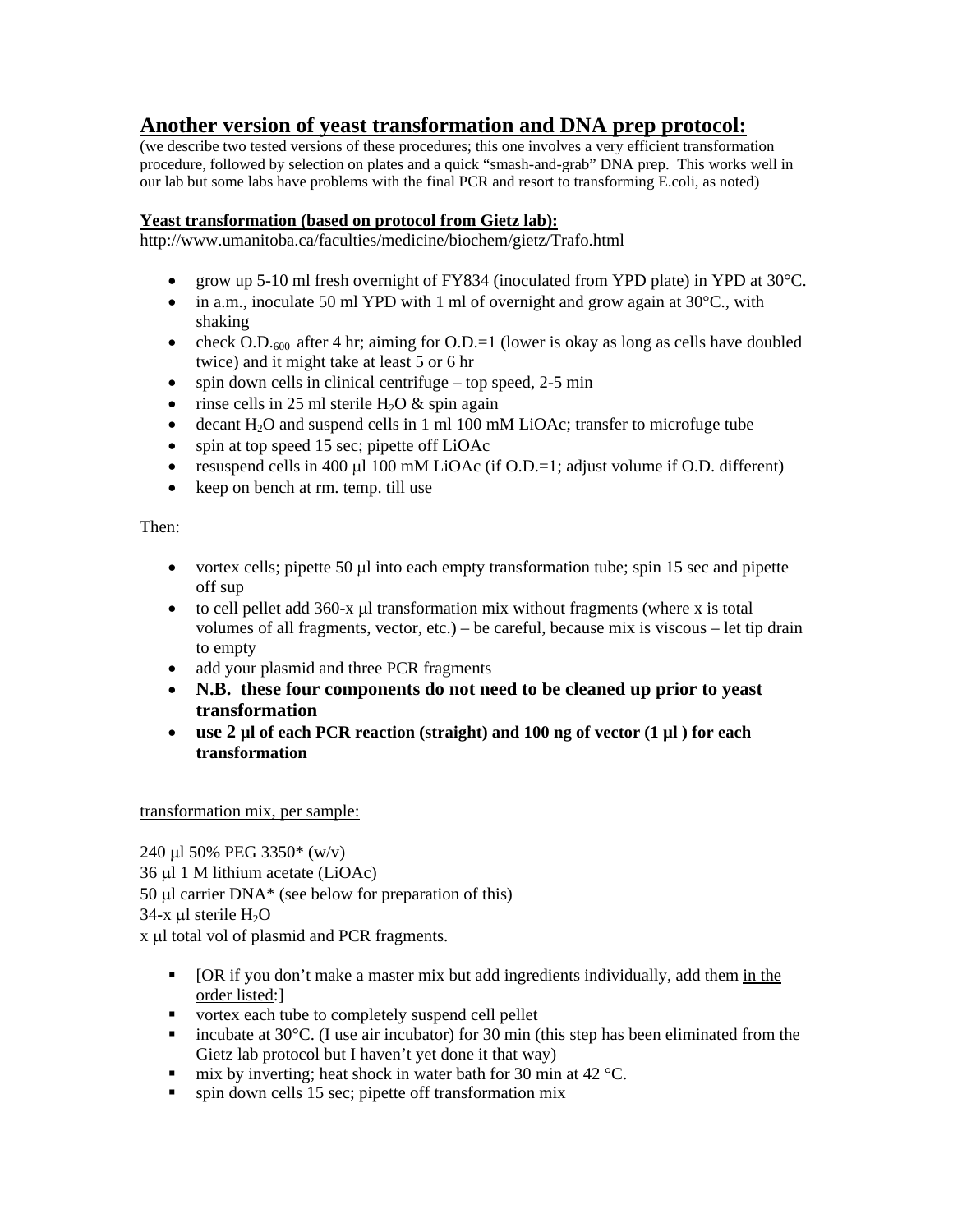- rinse cells in 1 ml sterile water by gentle pipetting; spin again
- Flick off all but 100-200 μl of medium; resuspend cells gently
- plate on SC-Ura plates\* (I use sterile 4mm glass beads\* for plating)
- qrow for 2-3 days at  $30^{\circ}$ C.

#### **what to expect: you should get dozens or perhaps hundreds of colonies per plate**

\*glass beads for plating: Fisher 11-312B – simply autoclave prior to use

\*eppendorf sheared salmon sperm DNA: (see previous yeast protocol)

YPD: for 600 ml: (see previous yeast protocol)

#### SC-Ura plates:

purchase these items from USBiologicals [http://www.usbio.net:](http://www.usbio.net/)

\*D9500 Drop-out Base With Glucose (Powder) 100g \*D9535 Drop-out Mix Synthetic Minus Uracil w/o Yeast Nitrogen Base (Powder) 25g

for a liter of plates:

26.7 g of the drop-out base with glucose 2 g drop-out mix minus Ura 15 g agar autoclave and pour

#### 50% PEG 3350:

- 50 g PEG 3350 (Sigma P 3640)
- add 35 ml water and stir till dissolved (will take maybe 30 min)
- bring to 100 ml with water
- filter sterilize (or autoclave)
- keep tightly capped; increasing concentration will lower efficiencies

#### **Yeast "smash-and-grab" DNA prep:**

- pipette 1-2 ml YPD onto transformation plate; scrape colonies off with the end of a glass slide and pipette into a microfuge tube
- spin down 15 sec; pipette off sup; if cell pellet is more than  $50-75 \mu l$ , remove excess and discard
- to cell pellet add 0.2 ml lysis buffer, 0.2 ml phenol/CHCl<sub>3</sub> and 0.3 g 0.45-0.5 mm glass beads\* (I use calibrated scoop made from cut microfuge tube pierced with syringe needle) – seal carefully because beads can cause sealing problem at rim
- vortex 1-2 min; wear gloves!
- spin 10 minutes; remove 100 µl supernatant to fresh tube (don't go too close to interface)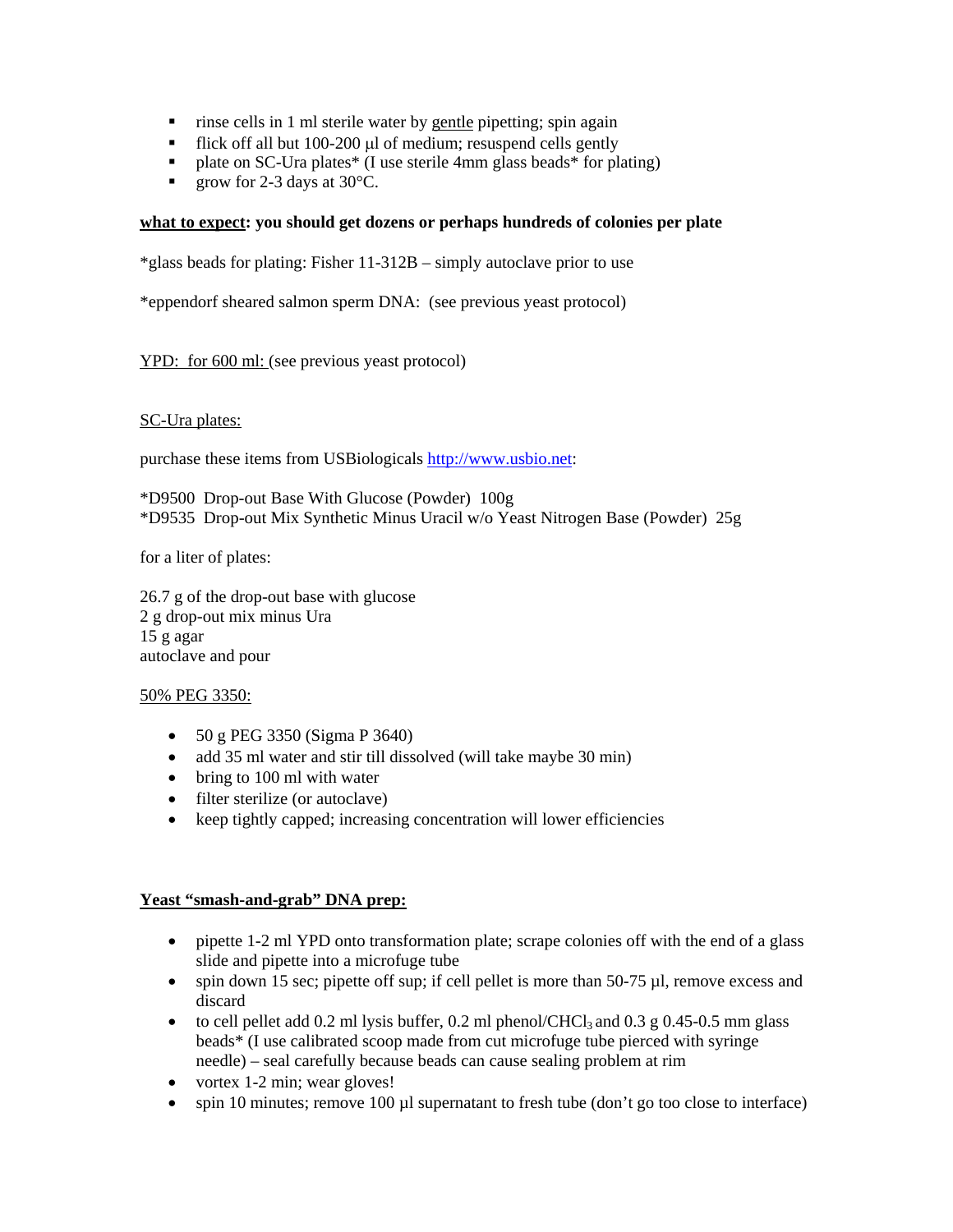- to supernatant, add NaOAc to 0.3 M and 2.5 vol ethanol
- spin 3-5 min; discard supernatant; rinse pellet with 70% EtOH and spin again
- air dry and resuspend pellet in 50 μl 1xTE

**..there will be some background colonies due to end-joining or uncut vector but it is not a problem** 

**..if you want to purify the new KO plasmids, or if your PCR result is poor, electroporate 1 µl of this DNA prep into E. coli and pick 6 or so to analyze (chemical transformation didn't work for me)** 

smash-and-grab lysis buffer:

2% Triton X-100 1% SDS 100 mM NaCl 10 mM Tris pH 8.0 1 mM EDTA

[based on M.D. Rose, F. Winston, and P. Hieter (1990) Methods in Yeast Genetics: A Laboratory Course Manual. Cold Spring Harbor Laboratory Press, Cold Spring Harbor, New York.]

\*0.5 mm glass beads: the cheapest source I know of is Biospec ([http://www.biospec.com/Beads.htm\)](http://www.biospec.com/Beads.htm) Cat. No**. 11079105** 454g

-- they say that acid washing is not necessary (contrary to traditional protocols) – the recommended protocol is washing in 10% bleach for 5 minutes, followed by copious rinsing and baking to dry (autoclaving is optional)

(-- I don't know that it's essential to preclean brand new beads before using them – I suspect it isn't)

**PCR final full-length cassette:** (see previous yeast protocol)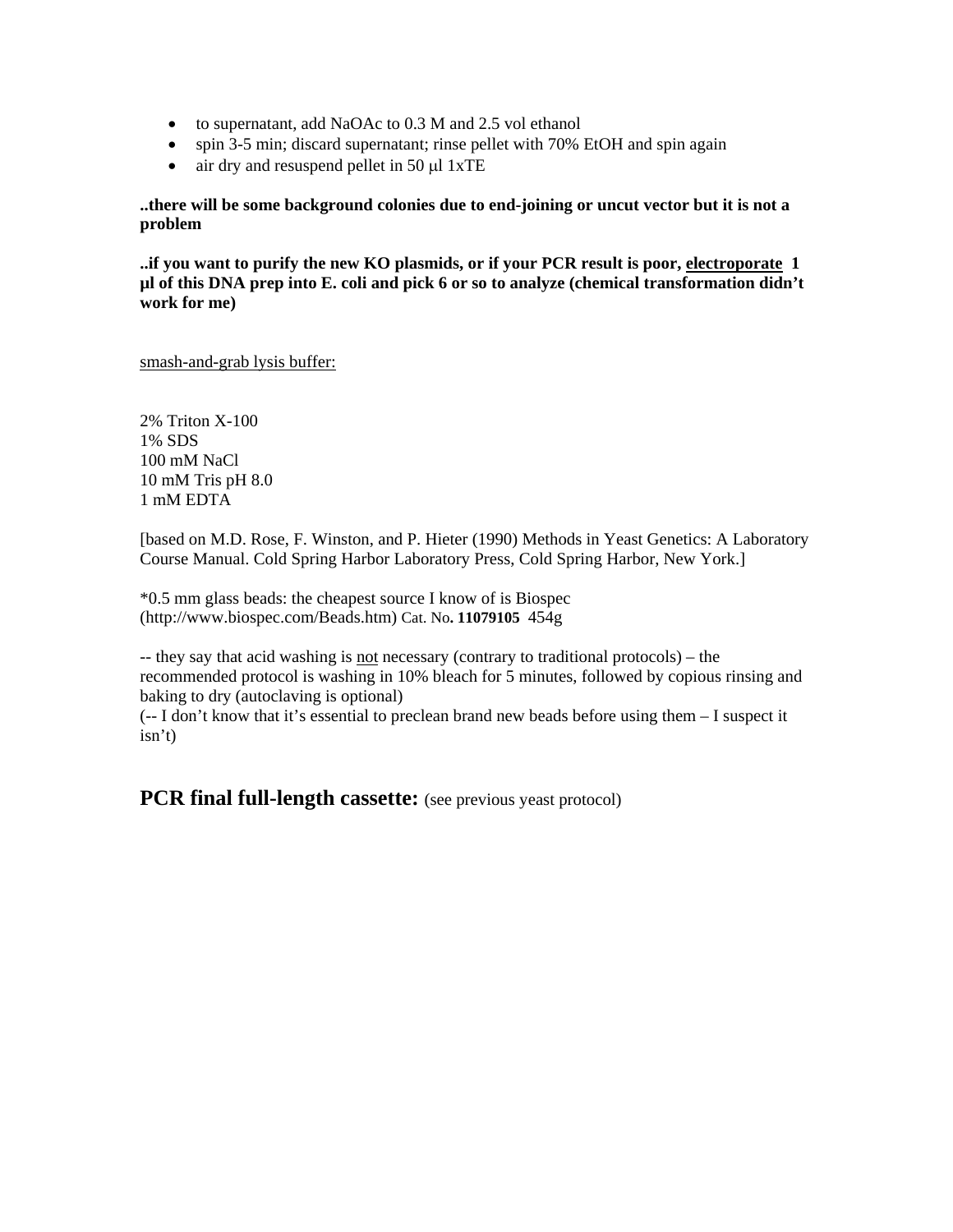# **Neurospora transformation, genotyping of homokaryons, and verification of final strains.**

## **Transformation**

## *Preparation of conidial suspension*

- 1. Check linkage of the target gene to *mu*s-51 or *mu*s-52. If there is linkage, select the other *mus* KO strain as the transformation recipient.
- 2. Subculture the *mus* knock-out strain on VM agar slants containing ignite (400 μg/ml). From subculture, inoculate a piece of mycelium onto VM agar in a 250ml Erlenmeyer flask (without ignite for better growth). Incubate at 30˚C for 3 days and then at 25˚C for 7-10 additional days.
- 3. Harvest conidia from the flask using sterile water and transfer to a 50 ml conical tube.
- 4. Centrifuge for 5 min at 2500 rpm and carefully pour off water.
- 5. Resuspend conidial pellet in 15-20 ml sterile cold water with a pipette, avoiding mycelial debris on tube wall, transfer to a new tube, add water to 30 ml and centrifuge.
- 6. Wash conidial pellet using 30 ml cold sterile 1M sorbitol twice, with vortexing and centrifugation.
- 7. Resuspend conidia in 0.5 to 1 ml cold sorbitol and measure concentration by counting on a hemocytometer (or diluting and measuring  $OD_{600}$ ; aim for a reading between 0.2 and 1.0). Then, adjust concentration to 2.5 x  $10^9$ conidia/ml (or  $OD_{600} = 100$ ) for electroporation.

## *Electroporation*

- 1. Place 40µl conidial suspension into each well of a BTX 96 well electroporation plate (BTX #45-0450) on ice.
- 2. Add about 0.5 to 1 μg (5 to 10 μl) of knock-out cassette DNA to the conidial suspension using a multichannel pipette.
- 3. Put the electroporation plate on the plate handler (BTX HT-100). Electro-pulse each column of the plate using BTX Electro Cell Manipulator (Model ECM 630) at 1500V, 600Ω, and 25μF.
- 4. After electro-pulsing the entire plate, immediately add 60 µl of cold 1M sorbitol to each well using a multichannel pipette.
- 5. Transfer mixture to 900 µl of cold 1M sorbitol in a 96-well deep well plate using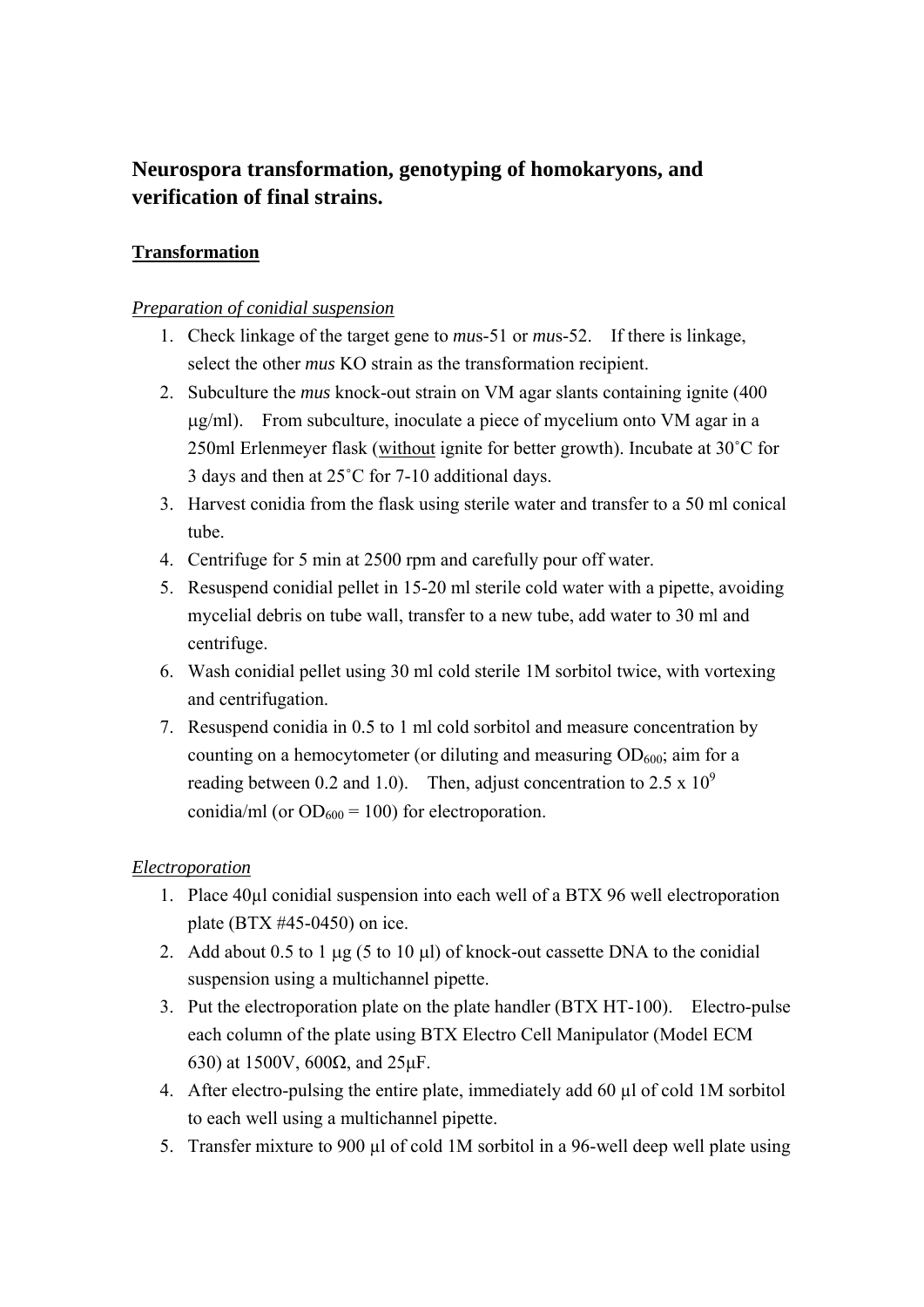a multichannel pipette.

- 6. Take 100-200 µl of the mixture and add to 1ml recovery solution in a 96-well deep well plate (e.g. Corning 3960) using a multichannel pipette.
- 7. Incubate the plate at 30˚C with gentle shaking for 2-4 hr.
- 8. Meanwhile, dispense 10 ml regeneration agar into 96 15 ml conical tubes using a Wheaton Omnispense and keep molten in a water bath at 50-60˚C.
- 9. Transfer entire recovered electroporation mixture from each well to the regeneration agar in the conical tube and mix well.
- 10. Plate immediately on FGS agar plates (100mm) containing yeast extract, His and hygromycin (**300 µg/ml**) and incubate at 30˚C.
- 11. After 4-5 days, use sterile glass Pasteur pipettes to pick colonies onto VM agar slants containing hygromycin (200 µg/ml).

## C**rossing heterokaryotic KO mutants to wild type**

- 1. Inoculate wild type strain FGSC 2489 (matA) as the female on 6 ml SCM agar in 18 x 150 mm glass tubes and incubate at 25˚C in constant light for 6 days. You can see protoperithecia formed on agar surface under a dissecting microscope.
- 2. Clean excess hyphae and conidia with a wet, sterile cotton swab (Fisher 14-959- 90) from the tube wall facing the agar surface to create a clean surface for the shot ascospores.
- 3. Collect a moderate number of heterokaryotic mutant conidia from the VM+hyg slant using a wet cotton swab and suspend in 1 ml sterile water in a microcentrifuge tube.
- 4. Dip cotton swab into suspension and inoculate onto the 6-day-old female by gently rubbing or rolling on the surface of the agar. Repeat once or twice.
- 5. Incubate at 25˚C in constant light. Perithecia should become visible within 4-6 days.
- 6. Allow 3.5 weeks of incubation (not less!). You will see a black haze of ascospores on the surface of the glass tube opposite the agar surface.
- 7. Collect ascospores by rubbing a wet cotton swab along the glass surface and then dipping into 1 ml sterile water in a microcentrifuge tube.
- 8. Vortex and remove 150 µl into another microcentrifuge tube. Save the remaining ascospore suspension at 4˚C for reuse, if necessary.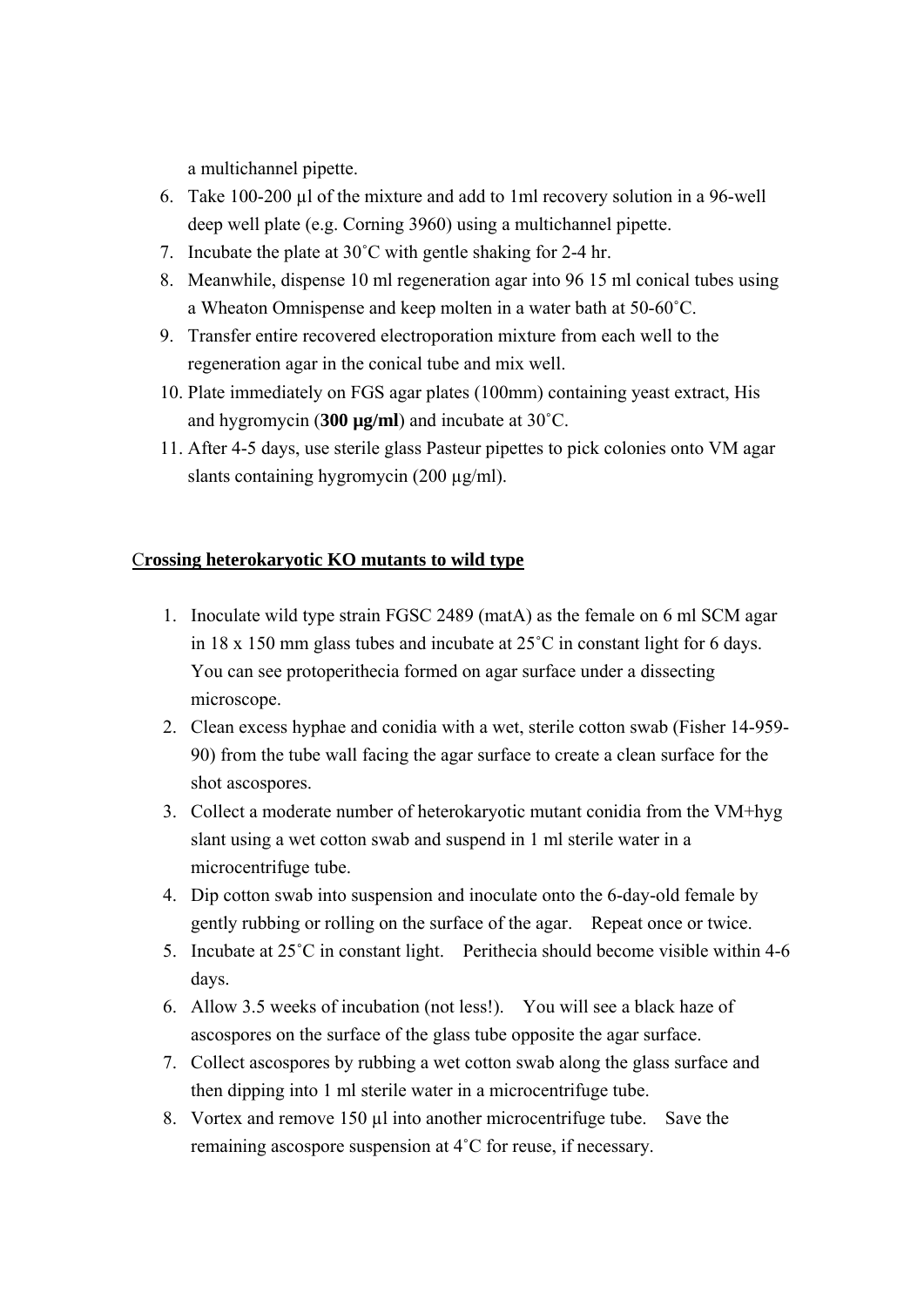- 9. Heat-shock ascospores by placing the tube in a 60˚C water bath for 30-45 min. (**don't go longer than 45 min!**)
- 10. Plate ascospore suspension on FGS+hygromycin (200 µg/ml) plates and incubate. (This can be done using a conventional spreader or with sterile 4 mm glass beads (Fisher #11-312B).)
- 11. After 1-2 day incubation, pick 12 germinated ascospores from the plate onto 2 ml VM agar+hygromycin (200 μg/ml) slants. We slice out the piece of agar surrounding the ascospore using flattened platinum wire. Incubate at 30˚C for 1-2 days.
- 12. Score germination rate.

## **Spot test for ignite sensitivity and mating type (in 96 well format)**

- 1. Inoculate a piece of mycelium onto VM+ignite agar (400 µg/ml) in a 96-well array of 12-tube strips (e.g., USA Scientific 1212-1610/1212-1200). Some people prefer to separate the tubes and handle them individually, to minimize the chance of cross-contamination. Each 1.1 ml tube contains 200 µl VM+ignite agar. Optional: cover the entire array of tubes with a porous sticky membrane (USA Scientific 2920-1000).
- 2. Incubate the tubes at 30°C for 2 days.
- 3. Score for growth and, based on the results, discard VM+hyg slants of igniteresistant strains (i.e., those that grew on tiny ignite slants).
- 4. Inoculate a piece of mycelium of ignite sensitive strains onto plates of both mating types (A and a) of the *fl* mutant, previously cultured for 6-7 days at 25°C.
- 5. Incubate tester *fl* plates at 25°C in constant light for 3-4 days and then score mating types.

## **Verification of strains by Southern blotting**

## *Collection of tissue for DNA prep*

- 1. Select 1 strain from each mating type and inoculate a piece of mycelium from the slant culture into 3 ml of liquid VM containing hygromycin (200 μg/ml). 16x125 mm glass culture tubes work well.
- 2. Incubate at 30˚C with shaking for 1-2 days.
- 3. Collect fungal tissue using a 12-well vacuum manifold (Millipore), rinse with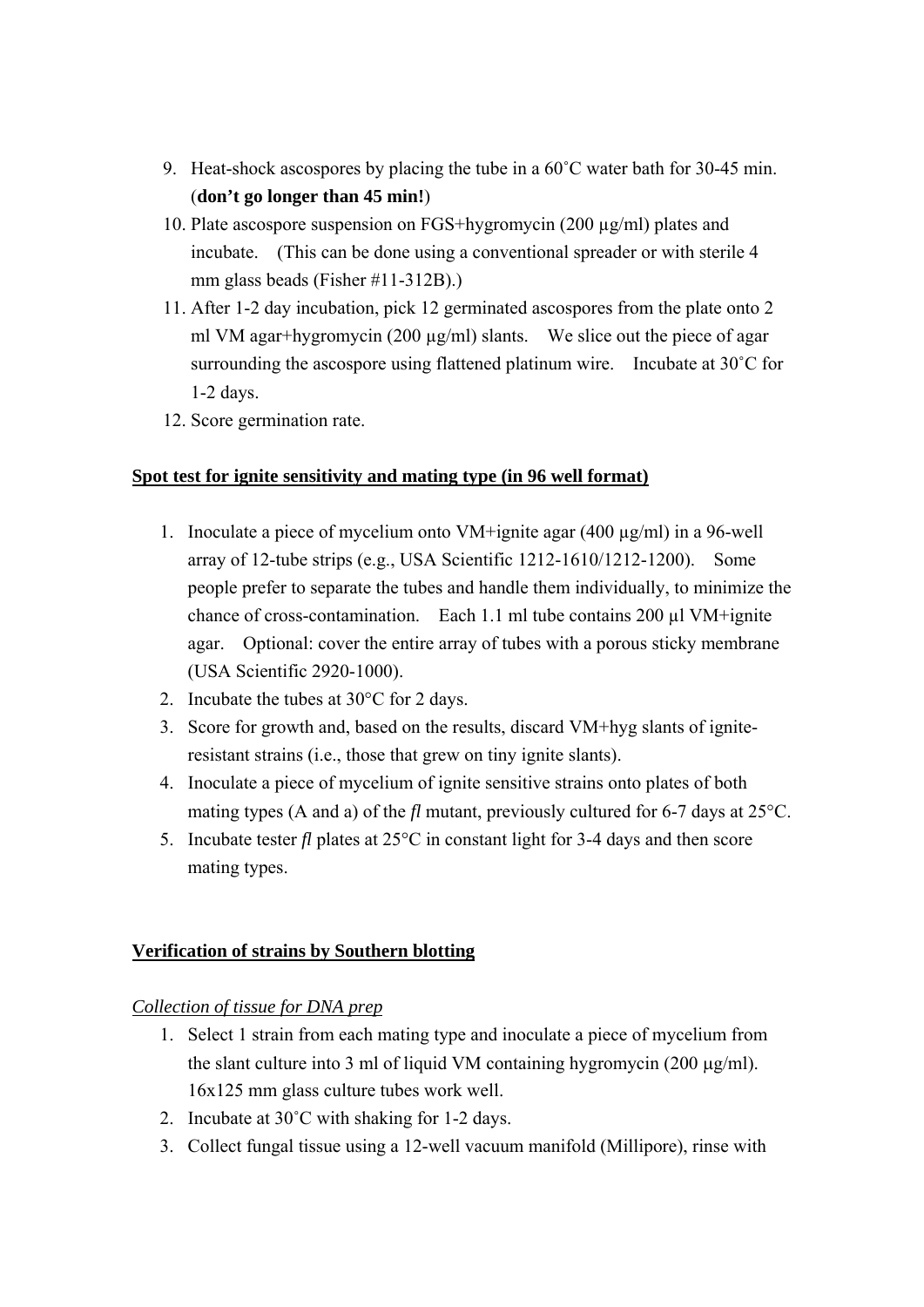sterile water, squeeze dry on filter paper.

- 4. [The tissue can now be placed in individual 2 ml microfuge tubes, frozen, ground with a glass rod and processed with the Gentra PureGene kit (D-7000A) using their recommendations for fungal tissue.]
- 5. For high-throughput, place fresh tissue in either a 96-well array of strip tubes, as used for the ignite mini-slants (see above) or a 96-well deep-well plate (Riplate made by Ritter; obtain from E&K Scientific; #661000). Add a 5 mm stainless steel bead (Qiagen #69989) to each well for grinding.
- 6. Cover the strips, if used, with strip caps; cover the plate, if used, with the corresponding capmat (E&K Scientific #401000) applied with a roller (E&K Scientific #EK-5000) (hint: the cap strips also fit the wells in these deep-well plates). Either place the plate at -80˚C for later use or immediately freeze the plate in liquid nitrogen and then grind using a TissueLyser (Qiagen #85210)) at 30Hz for 2 x 1 min. Between the two steps, switch the orientation of the plate/tubes as recommended.

## *Genomic DNA extraction*

We are currently using the Oiagen MagAttract 96 DNA Plant Core Kit (#67161) for high-throughput genomic DNA preps. The required magnetic plate is not included in the kit and must be purchased separately (#36915). We follow their recommended protocol except: before adding RLT buffer to the ground tissue, warm the plate in a 20˚C freezer to allow easy removal of the cap strips or capmat. Then add RLT immediately at room temperature (don't allow tissue to thaw!), recap (perhaps with fresh caps or mat), shake and vortex to lyse and suspend tissue thoroughly, and spin at 4,000 rpm for 10 min. For the final elution step, preheat Buffer AE to 60-65˚C and use 50 μl.

## *Gel running and Southern blotting*

Follow standard molecular biology protocols for pouring, running and transferring the gel.

## *Digestion and probing of genomic DNA*

1. We verify each homokaryon by hybridization with a probe made from the entire deletion cassette. Recommended enzymes and resulting diagnostic fragments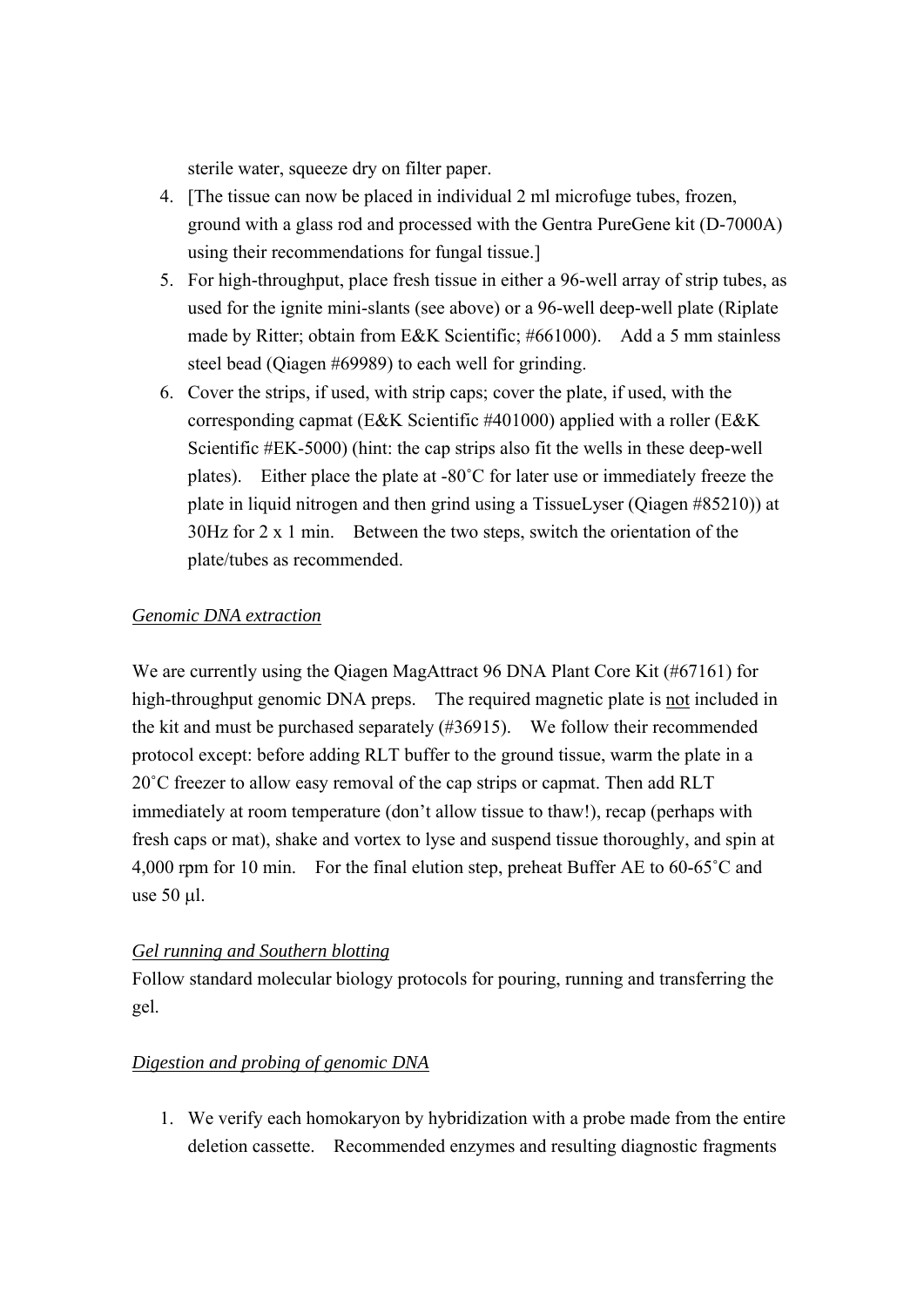for all KO strains made with our cassettes can be determined by going to <http://borkovichlims.ucr.edu/southern/>and entering the NCU number.

- 2. We make probes with the Roche PCR DIG kit, using the cassette DNA as template and a mixture of 4 primers for the flank portions of the cassette. For hybridization, we then add an aliquot of PCR DIG probe (made separately) for the *hph* portion of the cassette. Roche's DIG reagents provide a complete nonradioactive system for probe synthesis and detection. We are not including the entire protocol for this here, assuming that most labs are still using radioactive probes. However, we follow Roche's protocols without significant modifications and will be happy to provide detailed protocols and guidelines upon request.
- 3. If you make your own KO strains, you can make probes from your cassette DNA and, if desired, from genomic DNA by your favorite methods.
- 4. For verification of our KO strains in your lab, here are some suggestions (you will need to use the Southern design program for some of the necessary information):
	- a. design primers within the *hph* cassette and distal to the flanks used in the cassette and use PCR to see products diagnostic of a particular KO.
	- b. PCR the *hph* cassette from pCSN44 and use it to make a probe to verify that you have the correct KO strain (note that only a subset of fragments will be visualized in some cases, depending on the enzyme chosen)
	- c. look for the absence of wild-type DNA by either probing the Southern with sequence corresponding to the deleted ORF or by PCR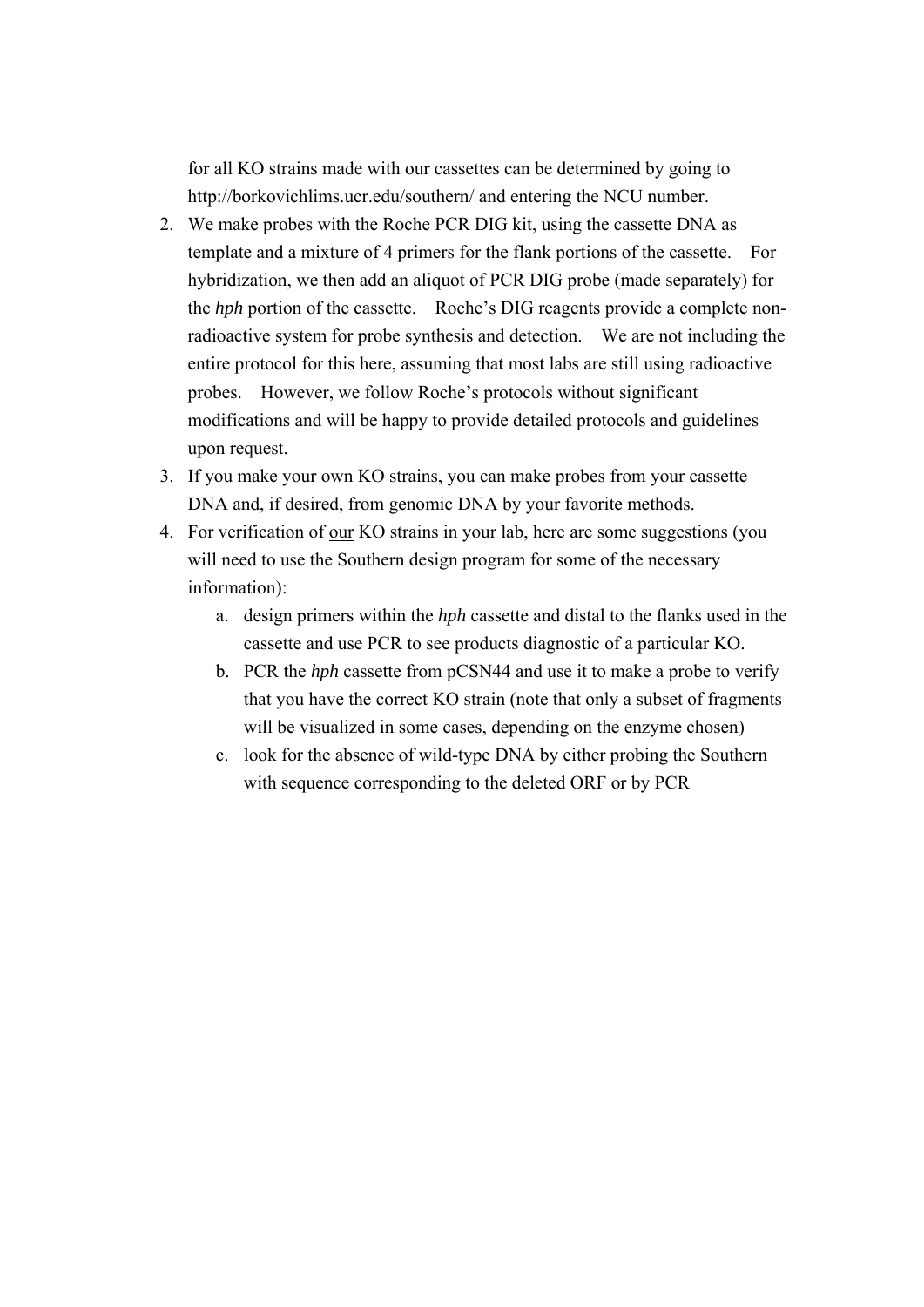## **Media and Solutions**

| Ι. | VM agar         |      | VM agar for ignite             |                  |
|----|-----------------|------|--------------------------------|------------------|
|    | $per100$ ml:    |      | per $100$ ml:                  |                  |
|    | 50x Vogel's     | 2ml  | 50x Vogel's without $NH_4NO_3$ | 2ml              |
|    | $1.5\%$ sucrose | 1.5g | $1.5\%$ sucrose                | 1.5 <sub>g</sub> |
|    | $1\%$ Agar      | 1g   | $0.5\%$ L-Proline              | 0.5 <sub>g</sub> |
|    | $H_2O$          | 98ml | $1\%$ Agar                     | lg               |
|    |                 |      | $H_2O$                         | 98ml             |

Autoclave 20 min (or longer for larger volumes) Cool to 60˚C and add selection reagent (hygromycin, ignite, etc.)

# 2. **50x Vogel's**

per 2L

| Na <sub>3</sub> Citrate.2H <sub>2</sub> O | 253.6 <sub>g</sub>                                      |
|-------------------------------------------|---------------------------------------------------------|
| $KH_2PO_4$                                | 500 <sub>g</sub>                                        |
| NH <sub>4</sub> NO <sub>3</sub>           | (no $NH_4NO_3$ in 50x Vogel's for ignite media)<br>200g |
| MgSO <sub>4</sub> .7H <sub>2</sub> O      | 20g                                                     |
| CaCl <sub>2</sub> .2H <sub>2</sub> O      | 10g (dissolve in water first then add later)            |
| <b>Biotin solution</b>                    | 10ml                                                    |
| Trace element                             | 10 <sub>ml</sub>                                        |

Add 10ml chloroform to each bottle

# 3. **FGS plate + hyg, 2% yeast extract, 100** μ**g/ml His for plating transformations** per liter:

| 50x Vogel's   | 20ml  |
|---------------|-------|
| yeast extract | 20g   |
| Agar          | 10g   |
| $H_2O$        | 880ml |

autoclave 20 min add 100 ml 10x FGS, 2ml 500x L-histidine, and hygromycin (to **300** μ**g/ml** !!!)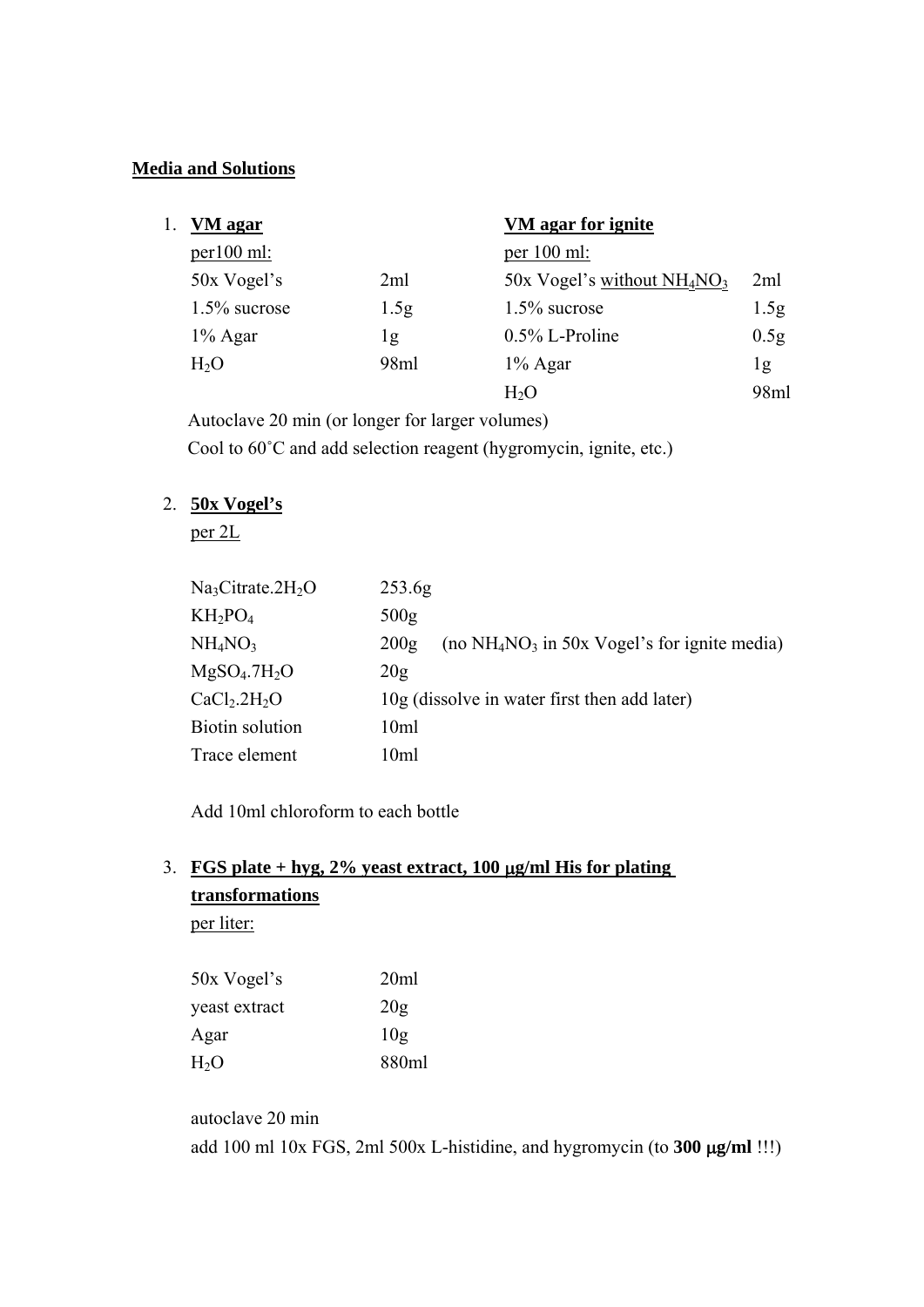## 4. **10x FGS additive**

per 1 liter:

| sorbose  | 200g |
|----------|------|
| fructose | 5g   |
| glucose  | 5g   |

filter-sterilize

# 5. **Regeneration agar with 2% yeast extract, 100** μ**g/ml His**  per 600 ml:

| 50x Vogel's   | 12ml               |
|---------------|--------------------|
| sorbitol      | 109.2 <sub>g</sub> |
| yeast extract | 12g                |
| Agar          | 6g                 |
| $H_2O$        | 504ml              |

autoclave 20 min and then add 60 ml of 10x FGS additive and 1.2ml of 500X Lhistidine

# 6. **Recovery solution with 2% yeast extract, 100** μ**g/ml His** per 600 ml:

50x vogel's 12ml yeast extract 12g  $H<sub>2</sub>O$  to 600 ml

autoclave 20 min and then add 1.2 ml of 500X L-histidine

## 7. **1x SCM agar (Westergaard's)**

per liter:

| KNO3       | 1.0 <sub>g</sub> |
|------------|------------------|
| K2HPO4     | 0.7 <sub>g</sub> |
| $KH_2PO_4$ | 0.5 <sub>g</sub> |